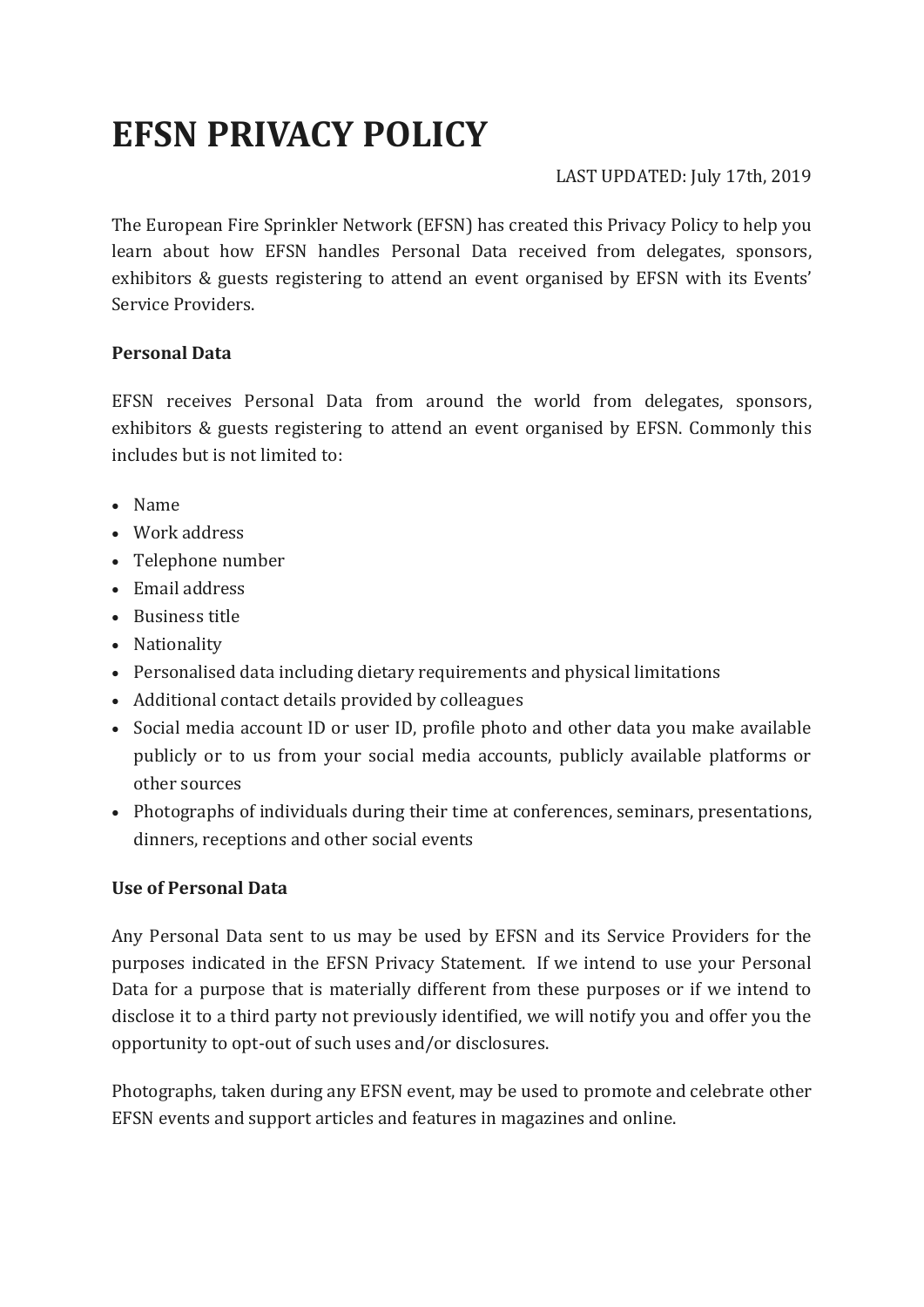## **Disclosures to Affiliates**

Your Personal Data may be disclosed to the following:

- EFSN Associates including RIASCA & Publishing & Exhibition Services
- Venue or other Facility Security teams

## **Data Security**

We use reasonable physical, electronic, and administrative safeguards to protect your Personal Data from loss, misuse and unauthorised access, disclosure and alteration, taking into account the nature of the Personal Data and the risks involved in processing that information.

## **Data Integrity and Purpose Limitation**

We limit the collection and use of Personal Data to the information that is relevant and essential for the accurate and efficient administration of an EFSN conference/seminar (Fire Sprinkler International and Fire Sprinkler Europe). We will not process Personal Data in a way that is incompatible with the purposes for which the information has been collected or subsequently authorised by you. We take reasonable steps to ensure the Personal Data is reliable for its intended use, accurate, complete, and current to the extent necessary for the purposes for which we use the Personal Data.

## **Access to Personal Data**

You can ask to review, correct, or delete Personal Data that we maintain about you by sending a written request to brinson@eurosprinkler.org

## **Disclosures Required by Law**

We will not disclose the information held to any third party. However, we may need to disclose Personal Data in response to lawful requests by public authorities for law enforcement or national security reasons or when such action is necessary to comply with a judicial proceeding or court order, or when otherwise required by law.

## **Contact Information**

The EFSN guarantees that it will not share personal data with its members or with third parties. The EFSN does not collect or store financial data such as credit card details on either eurosprinkler.org or fire sprinklerinternational.com or in any other form. Electronic payments for conferences run through a third-party payment system which